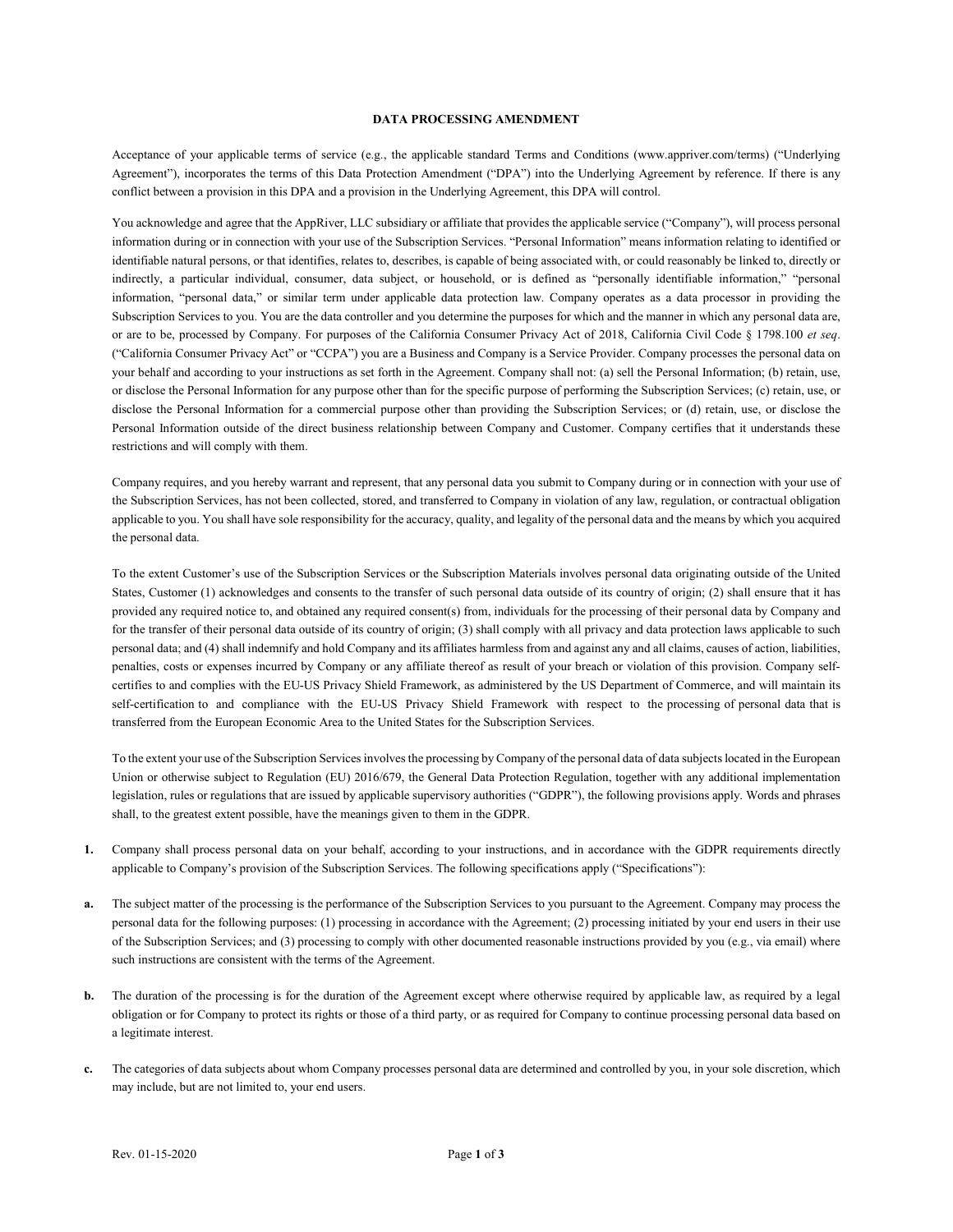- **d.** The types of personal data that Company processes are determined and controlled by you, in your sole discretion, and may include, but are not limited to the categories of data identified in Exhibit A.
- **2.** Company shall process the personal data only on documented instructions from you and in accordance with the Specifications above, unless required to do otherwise by applicable law to which Company is subject; in such a case, Company shall inform you of that legal requirement before processing personal data, unless that law prohibits such disclosure on important grounds of public interest. The Agreement constitutes your complete and final documented instructions, and any additional or alternate instructions must be agreed upon separately.
- **3.** Company shall, to the extent legally permitted, promptly notify you if Company receives a request from a data subject to exercise the data subject's right of access, right to rectification, restriction of processing, erasure ("right to be forgotten"), data portability, objection to processing, or right not to be subject to automated individual decision making ("Data Subject Request"). Taking into account the nature of the processing, Company shall assist you, insofar as is possible, in the fulfilment of your obligation to respond to a Data Subject Request. In addition, to the extent you, in your use of the Subscription Services, do not have the ability to address a Data Subject Request, Company shall upon your written request provide commercially reasonable efforts to assist you in responding to such Data Subject Request, to the extent Company is legally permitted to do so and the response to such Data Subject Request is required under applicable laws. To the extent legally permitted, you shall be responsible for any costs arising from Company's provision of such assistance. Please note that Company may not be able to fulfill a Data Subject Request where to do so would violate laws applicable to Company, would interfere with Company's ability to meet legal obligations or protect its rights or those of a third party, or would prevent Company from continuing to process personal data where it has a legitimate interest in doing so.
- **4.** You acknowledge and agree that Company may retain third party service provider subprocessors during or in connection with your use of the Subscription Services. Company shall enter into a written agreement with each subprocessor containing data protection obligations not less protective than those in the Agreement with respect to the protection of your personal data to the extent applicable to the services provided by the third party service provider. Company shall ensure that persons authorized to carry out processing have committed themselves to confidentiality or are under the appropriate statutory obligation of confidentiality. You hereby provide Company with general written authorization to engage such subprocessors in connection with this Agreement. Company shall be liable for the acts and omissions of its subprocessors to the same extent Company would be liable if performing the services of each subprocessor directly under the terms of the Agreement.
- **5.** Upon your written request, Company shall provide you with reasonable cooperation and assistance as needed and appropriate to fulfil your obligations under the GDPR to carry out a data protection impact assessment related to your use of the Subscription Services, to the extent you do not otherwise have access to the relevant information, and to the extent such information is available to Company. Company shall provide reasonable assistance to you in the cooperation or prior consultation with the Supervisory Authority in the performance of its tasks relating the data protection impact assessment, to the extent required under the GDPR.